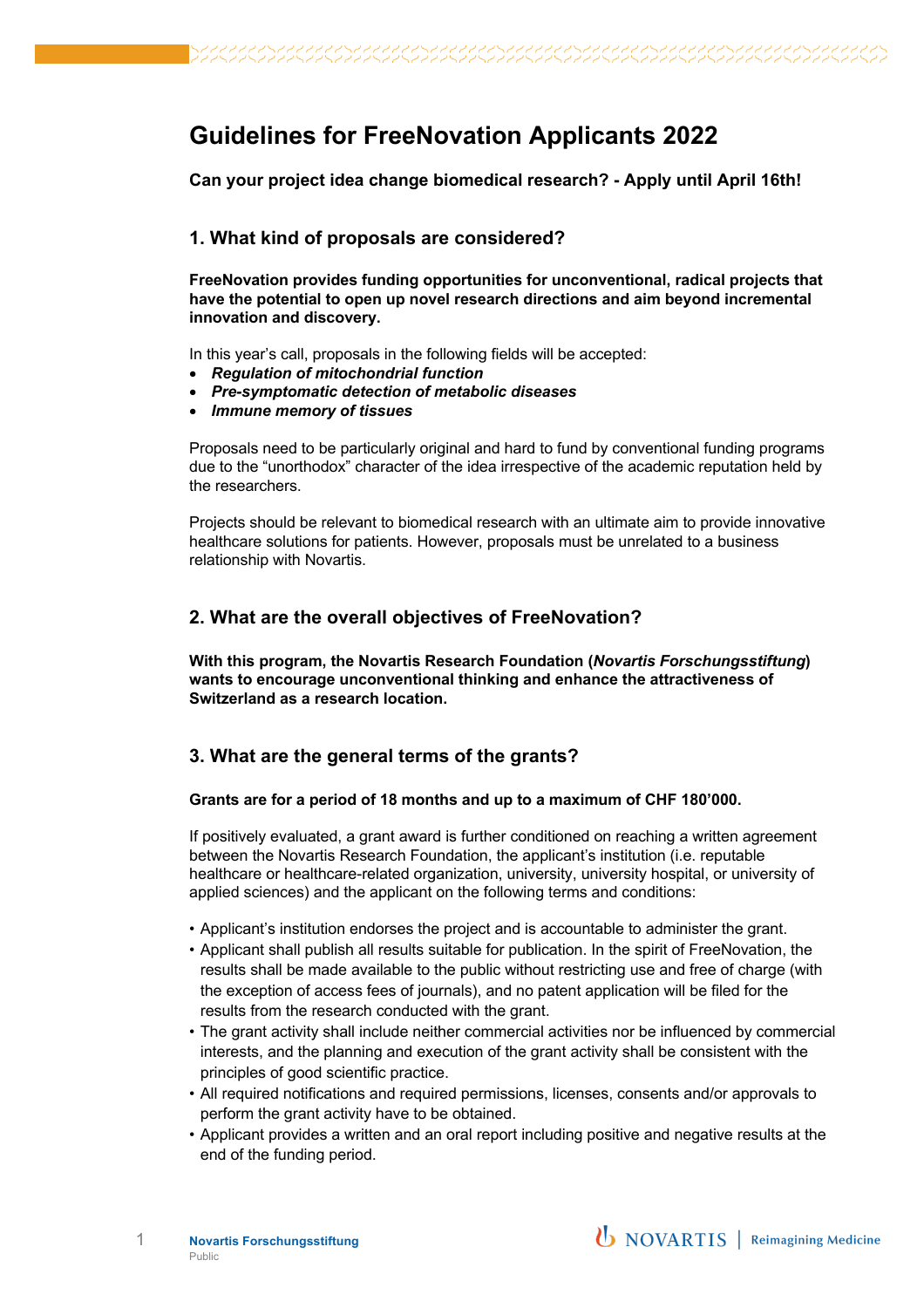# **4. How many projects will be funded?**

A maximum of 15 projects will be funded, depending on the quality of the proposals as judged by the review committee.

# **5. Who can apply?**

#### **Applicants are eligible to submit a proposal if they fulfill all requirements below:**

- The applicant has a completed doctoral degree or equivalent qualification,
- The applicant is an employee of a reputable healthcare or healthcare-related organization, university, university hospital, or university of applied sciences, in Switzerland, for the duration of the project, and
- The applicant has the agreement of applicant's institution to apply for this grant and carry out the project if it is funded.

It is possible to submit a proposal together with a co-applicant who also fulfills these requirements.

## **6. How do I apply?**

**Applications must be submitted online at** https://novartisgrants.smapply.io/

#### **Applications must be written in English and include:**

- Summary of the research project *(max. 200 words; and one slide using template)*
- Background and motivation *(max. 400 words)*
- Hypotheses and specific aims *(max. 400 words)*
- Novelty and potential application if successful *(max. 400 words)*
- Description of "truth telling" experiments, i.e. hypotheses testing experiments that will be conducted within the funding period and that will indicate whether the original idea is valid or not *(max. 400 words)*

# **7. What is the application deadline?**

The submission deadline is **16th April 2022**, 23:59h CET.

### **8. What are the selection criteria and how does the review work?**

Applications that comply with these guidelines will be evaluated by an international review committee chaired by Prof. em. Gerd Folkers, ETH, with six academic and three Novartis scientists, who are experts in the field.

#### **The review committee decides on funding based on the following criteria:**

ORIGINALITY:

- Is the proposal creative, unprecedented and does it have the potential to open novel research directions?
- Even though unproven, is the concept plausible? Or are there reasons to assume upfront that the hypotheses are invalid?

POTENTIAL:

- If successful, does the proposal enable innovation and discovery beyond incremental changes?
- Are the proposed "truth telling" experiments suitable to draw conclusions about the validity of the concept at the end of the funding period?